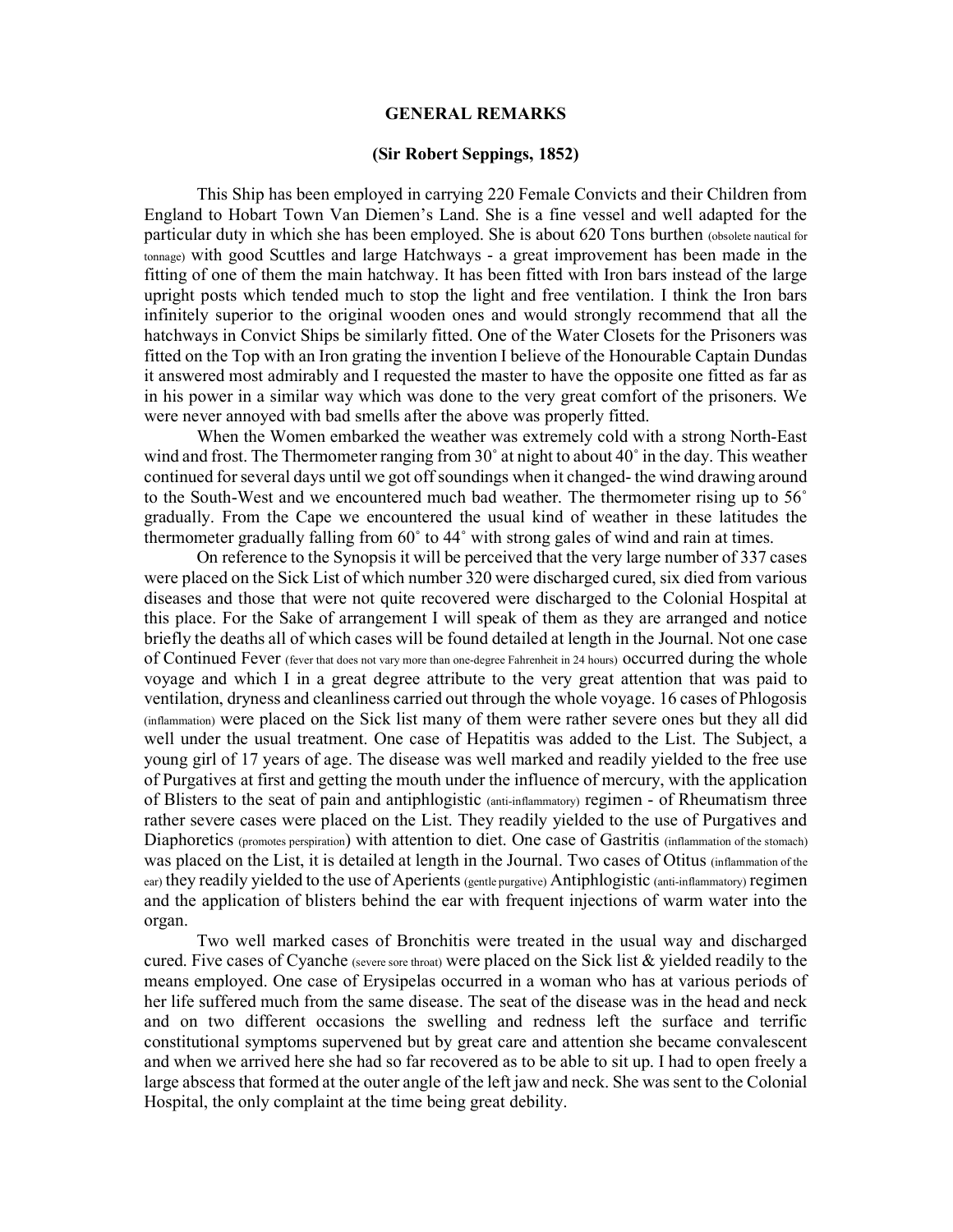Three cases of Hemorrhoids were placed on the List, two were discharged cured by taking mild Aperients (gentle purgative) and attention to diet, but the third, a woman who has been afflicted with the disease for years and a great sufferer from Diarrhœa. She was often in the Sick list and underwent a variety of treatment with but partial benefit. On our arrival here I discharged to the Colonial Hospital.

Of Catarrh (inflammation of a mucous membrane) the great number of 70 were placed on the list 68 of whom were discharged cured having taken Purgatives, Saline Diaphoretic Medicines (promotes perspiration) and occasional doses of the Pulv. Ipecacuanha Co. (used as an expectorant agent) at bed time with proper attention to diet. One case of Dysentery was placed on the List, the case terminated fatally, it is detailed at length in the Journal. Two cases of Dyspepsia (impairment of the power or function of digestion) were treated both depending on suppression of the Catamenial flow (menstruation), one of them got rapidly better on appearance of the monthly discharge and the other I had to send to the Colonial Hospital. This case is detailed at length in the Journal. Fifty-four cases of Diarrhea were placed on the list, fifty-one of whom were discharged cured from the use of Aperients in the first place and the use of the Haust: Rhei Comp č Tinct. Opii, the use of Pulv. Ipecacuanha Co. (used as an expectorant agent), one that had not quite recovered was sent to hospital on our arrival. Two children died. Their cases are detailed in the journal.

A well marked and very severe case of Angina Pectoris (thoracic pain with feeling of suffocation and impending death) was placed on the list. The subject of it, a woman aged 26 years of a robust make and Phlegmatic Temperament (dull and apathetic) had had several attacks of the same disease during the last four years. It yielded to the use of Antispasmodics, Venesection (blood-letting) and the use of Purgatives. She was on the List from the 1st to the 13th of the month when she was discharged apparently quite well.

One case of Convulsive Hysteria was at various times on the List, the Woman would be for hours in violent convulsions and the body bent forward with a highly tympanitic state of the stomach and as the convulsions subsided she would eructate large quantities of wind from the stomach. On the attacks subsiding she would be very sore all over the body and very languid. She was treated with antispasmodics, Purgatives and great attention to the Alimentary canal. Two cases of Marasmus are returned as having died, they will both be found detailed in the Journal.

One case of Anasarca (generalised massive œdema) was placed on the list. It was that of a woman of middle age and who had for years before her conviction led a life of great intemperance. She was employed on board the vessel as Hospital attendant and from the nature of her duties she was much below. She had been often ill with derangement of the stomach and bowels for which she took the usual remedies and with great benefit, but about fourteen days ere our arrival she just complained of swelling of the lower extremities and general debility. She had Diuretic medicines administered with alteratives and she was quite Convalescent, when she went to the Colonial Hospital, the principle complaint being debility – this case is detailed in the Journal. One case of Secondary Syphilis was treated,it was well marked, there being sore throat and blotches of a copper colour over the body. It was treated effectively by the use of small doses of the Bichloride of Mercury, Tonics and a course of Nitric Acid three times a day.

Four cases of Scrophula (tuberculosis of lymphatic glands) occurring in children were much benefited by a course of Tonics and regimen. I am inclined to think that the frequent bathing of the children and the sea air with a generous diet tended much to bring them round. Three cases of Icterus (jaundice) were placed on the List. One had a severe attack of the disease from which she recovered and was apparently well, but towards the end of the voyage the disease again made its appearance and she was treated up till the time of our arrival here when she as well as the other were discharged to the Colonial Hospital being nearly well, the only complaint being debility. A case of Porrigo (spreading lesions) in a child yielded to the use of alteratives, Purgatives, shaving the head and the daily application of the Unguentum (ointment) Hydrarg (mercury) Nitrates.